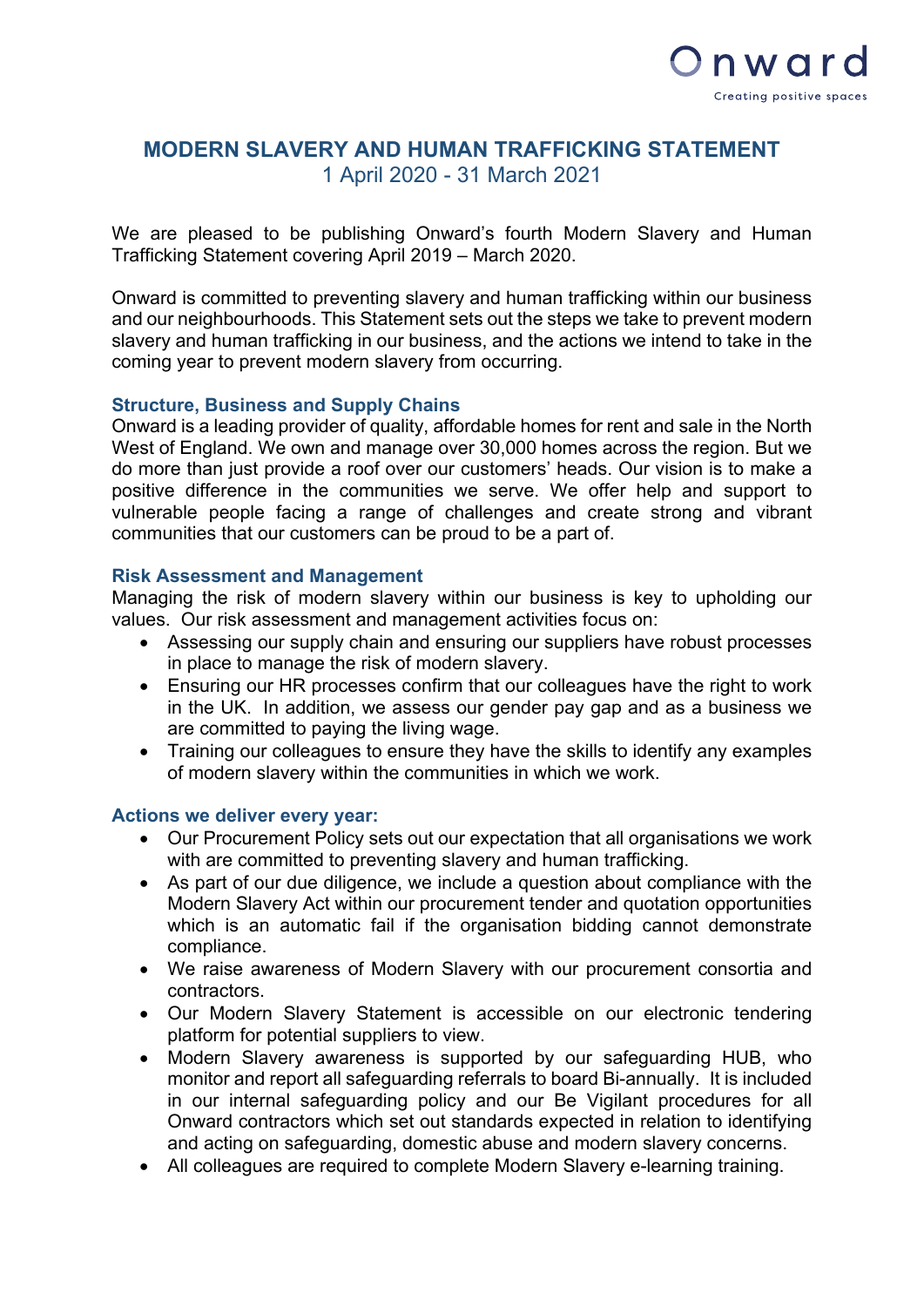

#### **How we measure success:**

- Awareness of safeguarding issues such as modern slavery is improving within our business, evidenced by the increasing number of cases our colleagues are reporting.
- We monitor how many colleagues have completed the annual modern slavery e-learning training. Reminders are sent to those who have not completed the training and their manager is informed that they are not compliant.
- We continue to hold the Living Wage Foundation accreditation, ensuring that contractors we work with comply with the requirements of the Foundation.

#### **Over the past year we have also:**

- Refreshed our modern slavery e-learning training to ensure it is up to date.
- Improved our interactions with existing suppliers so that we check what they are doing about modern slavery on an ongoing basis, not just when we appoint them.
- Released HR Essentials for line manager training, which includes various people management modules, which includes but not limited to, recruitment and selection; grievance mechanisms, to support and embed ongoing effective workplace people practices.
- Adopted employment right to work checks in line with government guidance under Covid-19 to ensure ongoing compliance with new employment appointments to Onward.

#### **In the coming year we will:**

- Provide comprehensive equality, diversity and inclusion training with all colleagues to ensure ongoing effective people practices, contributing to the Diversity and Inclusion Strategy.
- Align and adapt people practices as appropriate and in line with government guidance under Covid -19, ensure appropriate safe systems of work are in place. This includes the right to work checks for employment.
- Introduce annual assessments of our suppliers following the roll-out of Onward's new risk management software.

## **Related Policies and Procedures**

Onward operates the following policies that describe its approach to the identification of modern slavery risks and steps to be taken to prevent slavery and human trafficking in its operations:

• **Whistleblowing policy** Onward encourages all of its workers, customers and other partners to report any concerns related to the direct activities or the supply chains of the organisation. This includes any circumstances that may give rise to an enhanced risk of slavery or human trafficking. Onward's whistleblowing procedure is designed to make it easy for workers to make disclosures, without fear of retaliation.